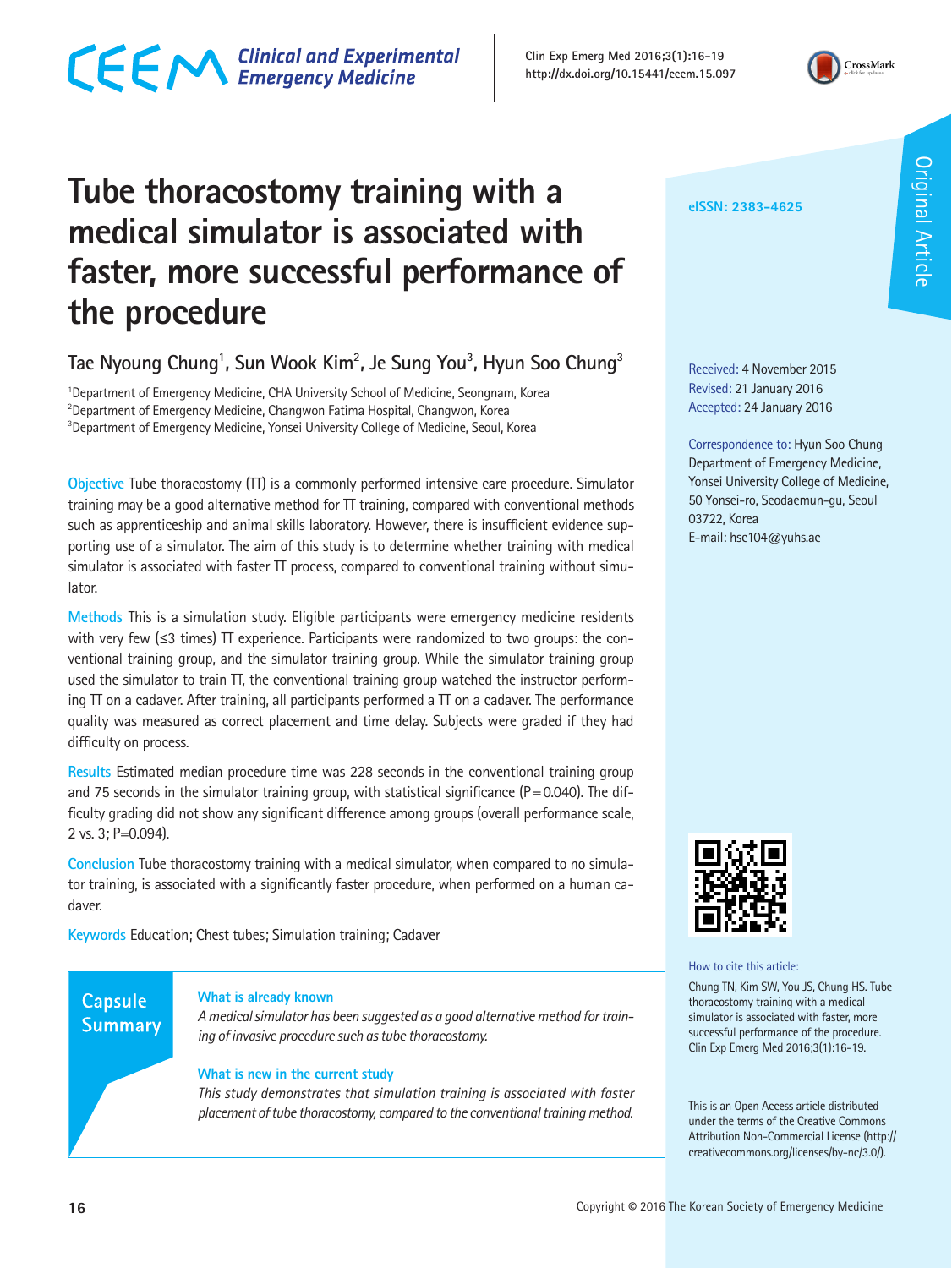### **INTRODUCTION**

Chest tube insertion is an invasive procedure commonly performed during the management of critically ill or injured patients.<sup>1</sup> The traditional method for teaching surgical procedures is apprenticeship, which allows novices to directly perform procedures on real patients for skill acquisition.<sup>2</sup> More advanced skills laboratories use animals such as dogs, cats, and pigs.<sup>3</sup> However, the use of live animals is prohibited in many countries due to strict regulations, and the use of a medical simulator has been suggested as an alternative.<sup>4</sup> Furthermore, medical simulation can provide the opportunity to learn and refresh skills for physicians at any level without risk to patients.<sup>5</sup>

A few studies evaluated the efficacy of a medical simulator for chest tube insertion training, but these studies failed to show an advantage that could be transferred to actual performance.<sup>4,6,7</sup> All studies compared the efficacy of training on a simulator to animal models, with the limitation of not representing real patients. We performed this study to assess the actual efficacy of a medical simulator for training chest tube insertion using a human cadaver model, which is thought to provide the closest simulation of a living patient.

### **METHODS**

The ethics review board of study site approved this study. Participants were recruited from a cadaver procedure workshop held in one medical school. The workshop is a yearly operative procedure skill course run by the department of emergency medicine. The curriculum includes surgical airways, intraosseous insertion, pericardiocentesis, central line insertion, and tube thoracostomy. The study was performed at the tube thoracostomy skill station using lightly-embalmed cadavers. A lightly-embalmed cadaver was used due to its soft and realistic texture. These cadavers were donated for educational and research purposes to the department of anatomy. Five cadavers with similar body status (male, weight 70 to 75 kg, height 170 to 175 cm, body mass index 20 to 25) with no anatomical anomalies or distortion were selected for this study. Two points in the third to sixth intercostal spaces were targeted for procedure. Emergency medicine residents with very few tube thoracostomy experience ( $\leq$  3 times) were recruited for the study. After giving written consent participants were randomly divided into a conventional training group (CTG) and a simulator training group (STG). Randomization was performed using numbers generated by Microsoft Office Excel 2010 (Microsoft, Redmond, WA, USA). First, all participants

# CEEM

watched a 20-minute didactic lecture including a video showing the entire process. Then, the CTG watched a demonstration by an instructor performing tube thoracostomy on a cadaver, while the STG directly performed tube thoracostomy on a simulator, the TraumaMan (Simulab, Seattle, WA, USA) with the guidance of an instructor. Standard chest tube insertion technique as described in the advanced trauma life support student course manual was used for the entire lecture and training process.<sup>8</sup> After the end of the lecture and training session, all participants performed tube thoracostomy on the cadavers in random sequence, regardless of assigned group. Incision to tube placement (ITP) time was measured and recorded for each performance and whether a performance succeeded was verified by dissecting the cadavers after the entire session was finished. Any type of malposition including intraparenchymal, fissural, chest wall, and mediastinal tube placement was considered a failed performance. Each participant was graded for difficulty in dissecting skin and muscles, pleural opening, and overall performance using a 10-point digital numerical scale, just after the end of procedure performance on a cadaver.

Mean and standard deviation values were used to report data with a normal distribution, and a median with interquartile range was used for nonparametric variables. Kaplan-Meier survival analysis using the log rank method was used to compare ITP time according to the group and a failed performance was treated as a censored case. The Mann-Whitney U-test and Fisher's exact test were used to compare other measurable and non-measurable variables. A P-value  $< 0.05$  was defined as statistically significant. Microsoft Office Excel 2010 was used to record and analyze the data, and IBM SPSS Statistics ver. 21.0 (IBM Corp., Armonk, NY, USA) was used for statistical calculations.

### **RESULTS**

A total of 29 participants were enrolled for the analysis (Fig. 1). There was no significant difference in general characteristics between the CTG and STG. Although the STG had a better success rate than the CTG, this was not statistically significant (Table 1). There was no significant difference in difficulty in dissecting skin and muscles, pleural opening, and overall performance between the groups (Table 2).

Estimated median ITP time calculated from Kaplan-Meier survival analysis was 228.0 seconds (standard error, 92.3) in the CTG, and 75.0 seconds (standard error, 26.7) in the STG, which was significantly different  $(P = 0.040)$  (Fig. 2).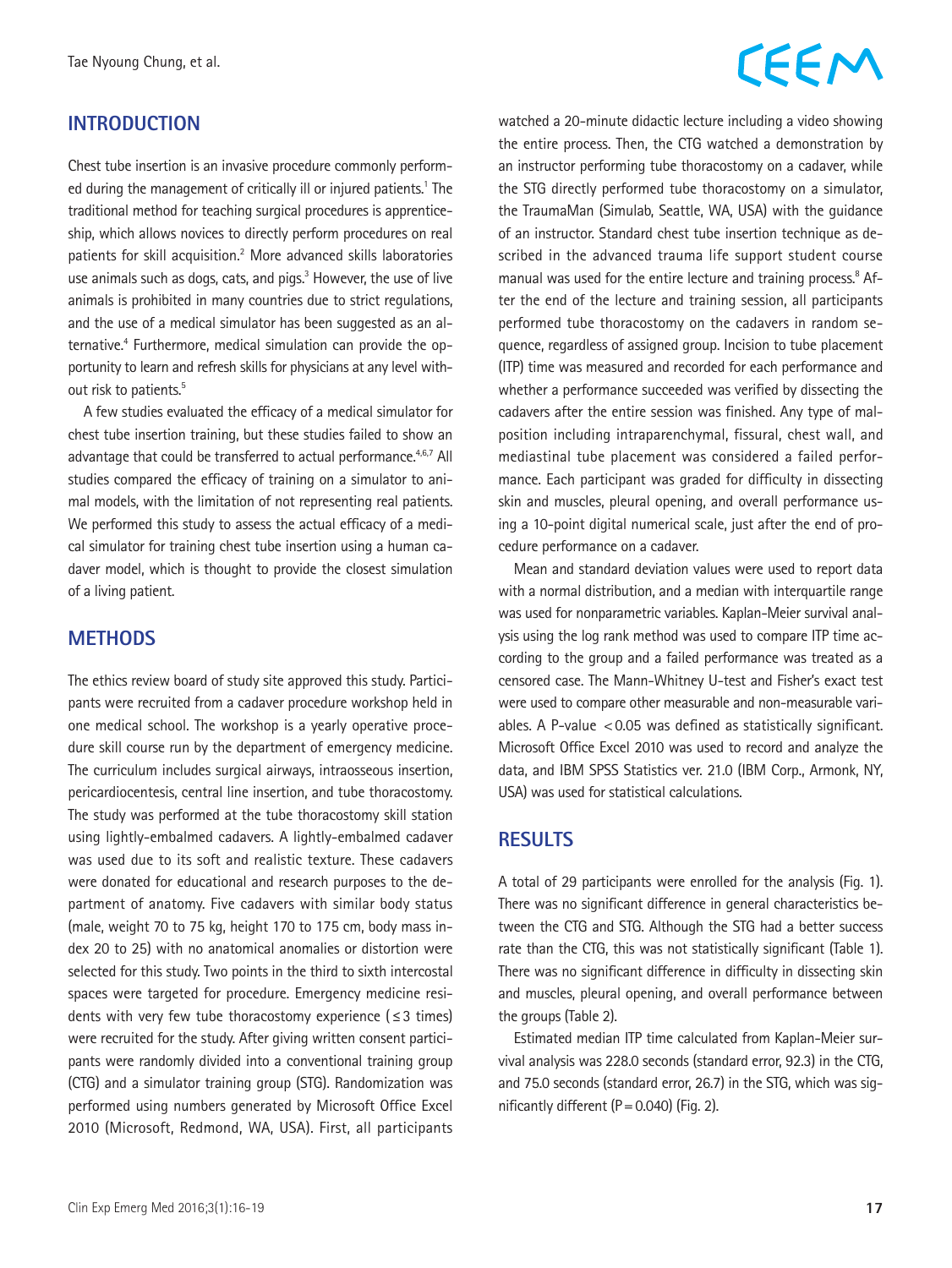# EEM



**Fig. 1.** Selection and randomization of study participants.

**Table 1.** General characteristics and performance data of the participants

|                            | Training modality |             | Overall     | P-value |
|----------------------------|-------------------|-------------|-------------|---------|
|                            | Conventional      | Simulator   |             |         |
| Age (yr)                   | $29(28-34)$       | $29(27-34)$ | $29(28-34)$ | 0.861   |
| Training grade (yr)        | $1(1-2)$          | $1(1-2)$    | $1(1-2)$    | 0.880   |
| Male gender (%)            | 73.3              | 85.7        | 79.3        | 0.651   |
| Prior experience (%)       | 40.0              | 57.1        | 48.3        | 0.466   |
| Successful performance (%) | 66.7              | 78.6        | 72.4        | 0.682   |

Numerical values are expressed as median (interquartile range) for age and training grade. P-values were calculated using the Mann-Whitney U-test for age and training grade, and Fisher's exact test for other variables.

### **DISCUSSION**

This is the first report to show the effect of simulator training on actual tube thoracostomy performance using a human cadaver model. Current use of a simulator for tube thoracostomy training has not been supported by sufficient positive evidence.

 The classical concept of "see one, do one, teach one" in learning clinical skills has changed. Skill learners in all positions must have the opportunity to compare their level of performance against a standard and to practice until it meets an acceptable level of proficiency, which can be fulfilled by a sophisticated simulation model.<sup>2</sup> This is especially important for an emergency physician who is required to perform a wide range of procedures covering a broad spectrum of expertise.<sup>9</sup> However, there remains the possibility of inferior emergency procedure education using a simulation model compared to that using a live tissue model for skill acquisition.<sup>10</sup> Most prior studies providing supportive results for the use of a medical simulator in training of tube thoracostomy were limited to data showing subjective preference of the par**Table 2.** Procedure difficulty during performance in a cadaver model (using a 10-point digital numerical scale)

| Difficulty in              | Training modality |                  | Overall  | P-value |
|----------------------------|-------------------|------------------|----------|---------|
|                            | Conventional      | Simulator        |          |         |
| Dissection of skin/muscles | $3(2-4)$          | $2(2-3)$         | $3(2-4)$ | 0.201   |
| Pleural opening            | $4(2-6)$          | $3.5(2-5)$       | $4(2-5)$ | 0.508   |
| Overall performance        | $3(2-5)$          | $2(1.75 - 3.25)$ | $3(2-4)$ | 0.094   |

Numerical values are expressed as median (interquartile range). P-values were calculated using the Mann-Whitney U-test.



**Fig. 2.** Cumulative success rate of tube thoracostomy in each group.

ticipants for simulation training, rather than measurable improvement in skill performance.<sup>4,6</sup>

Our results failed to show any statistically significant difference in procedure success rates between CTG and STG, which might discourage the use of a simulation model in tube thoracostomy training, and was consistent with a previous study.<sup>7</sup> However, our study showed significant shortening of performance time in STG, even without any difference in subjective difficulty in performing tube thoracostomy, unlike a previous study. This might be due to the difference in study design, characteristics of the participants, or the statistical method used. Specifically, the statistical method we used to compare the procedure time, Kaplan-Meier survival analysis, is one of the most significant differences compared with other similar studies. Considering that most skill training sessions might include significant numbers of novices, there must have been a significant failure rate in performing the skill, not just a delay in performance time. Hence, we treated the failure cases using a special method, survival analysis, to correctly calculate and